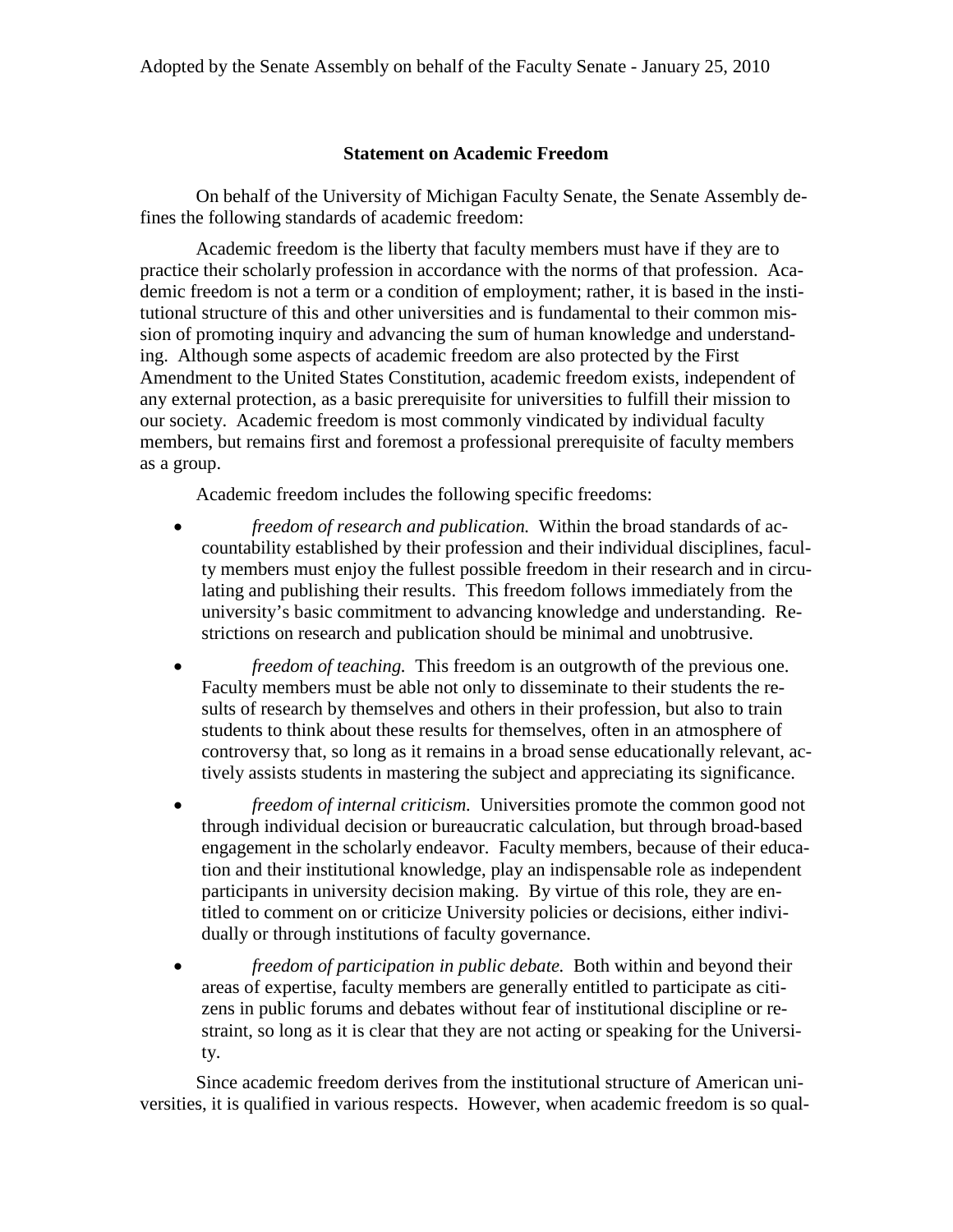ified, it is of critical importance that restrictions be drawn up and implemented with substantial faculty input, in such a way as to minimize infringement of academic freedom. In large part, this goal should be accomplished by ensuring that institutional discipline of faculty members is in proportion to the severity and persistence of misconduct, and by insisting that alleged offenses be handled with appropriate standards of due process, including, wherever possible, the judgment of competent peers. For the rest, however, it must be recognized that contemporary threats to academic freedom are constantly evolving. This University — its faculty, administration, and students alike — must exercise constant vigilance in resisting such threats, whether they arise within the university or from outside.

## **Commentary**

*Bibliography.* The conception of academic freedom articulated in this document derives chiefly from two statements issued by the American Association of University Professors (AAUP): the 1915 *Declaration of Principles on Academic Freedom and Academic Tenure* and the 1940 *Statement of Principles on Academic Freedom and Tenure*, with the 1970 Interpretive Comments on this statement. These fundamental statements are now supplemented by "Protecting an Independent Faculty Voice: Academic Freedom after *Garcetti v. Ceballos*," *Academe* 95 (Nov./Dec. 2009) 67-88. (All three documents are available on-line at the AAUP website.) Our formulations of this conception are heavily influenced by Matthew W. Finkin and Robert C. Post, *For the Common Good: Principles of American Academic Freedom* (Yale Univ. Press, 2009), which also discusses at length cases arising under the AAUP principles. For contemporary sources of pressure on academic freedom, we have relied primarily on Robert O'Neil, *Academic Freedom in the Wired World: Political Extremism, Corporate Power, and the University* (Harvard Univ. Press, 2008). Stephen H. Aby and James C. Kuhn IV, *Academic Freedom: A Guide to the Literature* (Greenwood Press, 2000), contains an extensive, fully annotated bibliography. A much longer (but unannotated) bibliography is Terrance Karran, *Academic Freedom: A Research Bibliography* (2009), available at http://eprints.lincoln.ac.uk/1763/.

*Scope of statement.* For purposes of this statement, faculty members are the membership of the University of Michigan's Senate, as defined in Regents Bylaw 4.01. Although the AAUP's 1940 statement associates academic freedom with tenure, it needs stress that academic freedom applies equally to all faculty members, regardless of rank or tenure. However, those faculty who serve the University as senior officers or administrators, or who are on their immediate staffs, are normally expected to support publicly the University's policies, procedures, goals, and programs; therefore they have more limited freedom to speak about these matters without institutional restraint or discipline.

*Other non-faculty claims to academic freedom.* The present statement, although applicable only to Senate members, does not preclude other claims. Above all, the University of Michigan itself, as an institution of higher learning, has an independent claim, long recognized both in national and state law, to institutional academic freedom and autonomy, the freedom to budget, hire, select students, determine curriculum, set salaries, and so on. Further, by virtue of their participation in the process of education, other non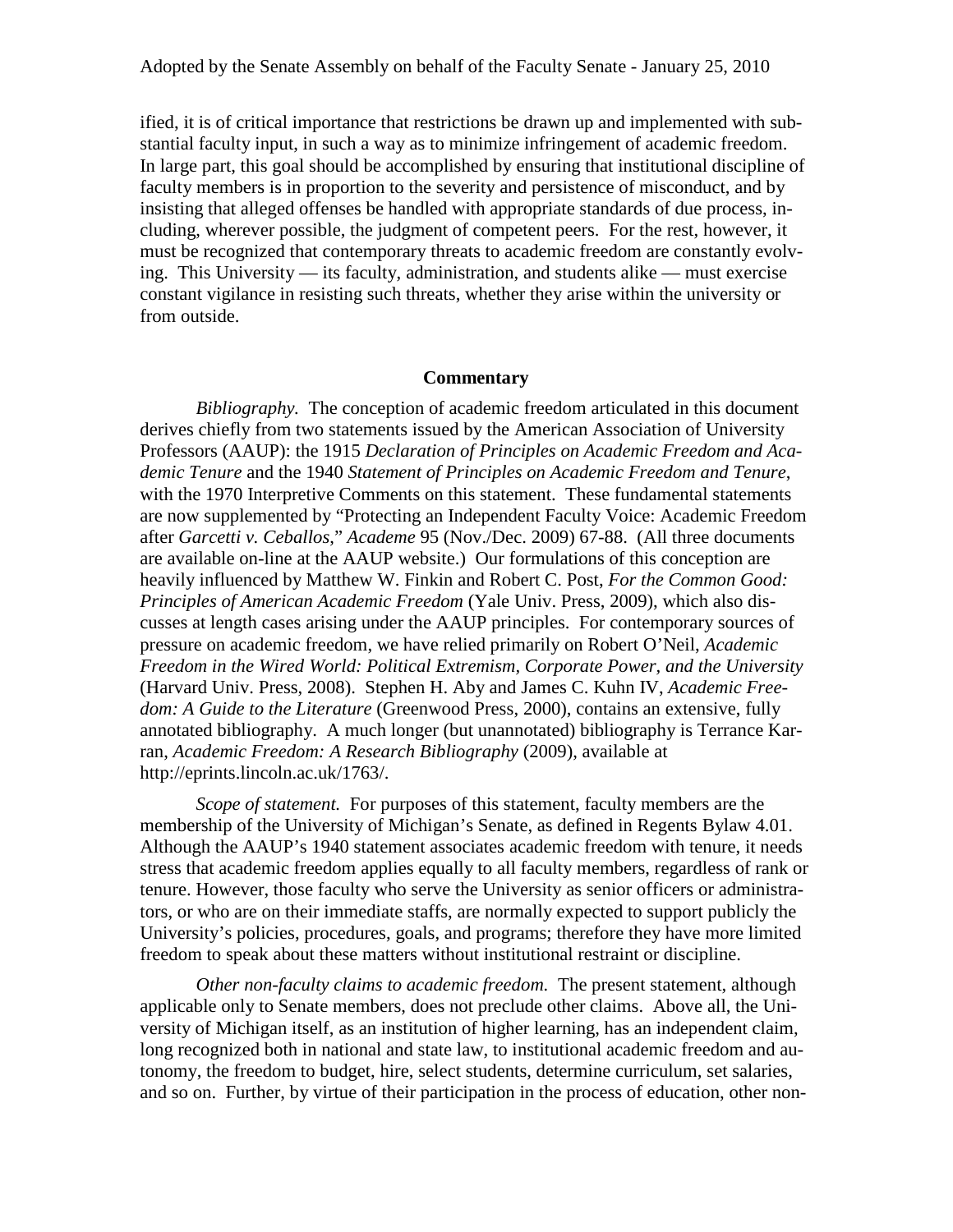Senate members of the University community, such as lecturers, adjunct teachers, clinicians, researchers, and students, also have legitimate claims to academic freedom, by analogy with the present statement (necessary changes having been made).

*Academic freedom and free speech.* This statement adopts the stance of the 1915 AAUP *Declaration*, which describes academic freedom not as an individual protection from any and all constraints, but rather as the freedom to pursue a scholarly profession in accord with the standards of that profession. As the *Declaration* states, academic freedom is meant to defend "not the absolute freedom of utterance of the individual scholar, but the absolute freedom of thought, of inquiry, of discussion and of teaching, of the academic profession." See Finkin and Post, 38-39. In this respect, academic freedom is distinct from the constitutional right to free speech as guaranteed by the First Amendment to the Constitution. However, in some instances modern courts have construed the right to free speech as protecting aspects of academic freedom, particularly within public universities. The present statement is occasioned, in part, by a perception that federal courts are currently abridging the constitutional protection of faculty, so that a heightened degree of institutional protection is now required. See O'Neil, 43-77, and also the AAUP's 2009 article cited above, which makes the point that, because of a number of recent judicial decisions permitting university administrators to treat faculty members on the model of ordinary employees, "the case for academic freedom at both public and private institutions [should now be made], not as a matter of law, but as a principle vital to the effective functioning of institutions of higher learning."

*Professional standards of accountability.* As has often been observed, the AAUP's conception of academic freedom accords with normal practice at American universities, where faculty members are, for instance, hired and promoted in large part based on evaluations by their peers, including faculty members at other institutions. Today, however, a substantial amount of scholarship either questions or disregards traditional disciplinary boundaries, and this perspective, too, has become a regular part of the academic profession. The present statement is not meant to inhibit such scholarship.

*Qualifications on academic freedom.* Assertions of academic freedom can come into conflict with other basic institutional values of a modern university. Academic freedom is not a defense against allegations of professional misconduct in research or teaching, nor does it provide complete protection against illegal or otherwise justifiably prohibited conduct or speech, particularly if it significantly disrupts teaching, research, administration, or other authorized activities on the campus. Academic freedom would not, for example, provide a defense to harassment of a student, nor would it in itself justify offensive speech in a classroom that is irrelevant to the subject matter being taught. Further, although academic freedom entails a high degree of faculty autonomy in organizing and teaching courses, it may also be limited by the requirements of curricula and of responsible teaching and collegiality, within an environment of tolerance and mutual respect. For example, as the AAUP acknowledged in its 1940 *Statement*, faculty members "should be careful not to introduce into their teaching controversial matter which has no relation to their subject." Finally, academic freedom is not inconsistent with reasonable institutional regulation of such areas as the performance of externally sponsored research, the conduct of research on human subjects, the use of the University's logo and trademarks, the deposit of faculty research in computer archives, and so on; but such regulations must be